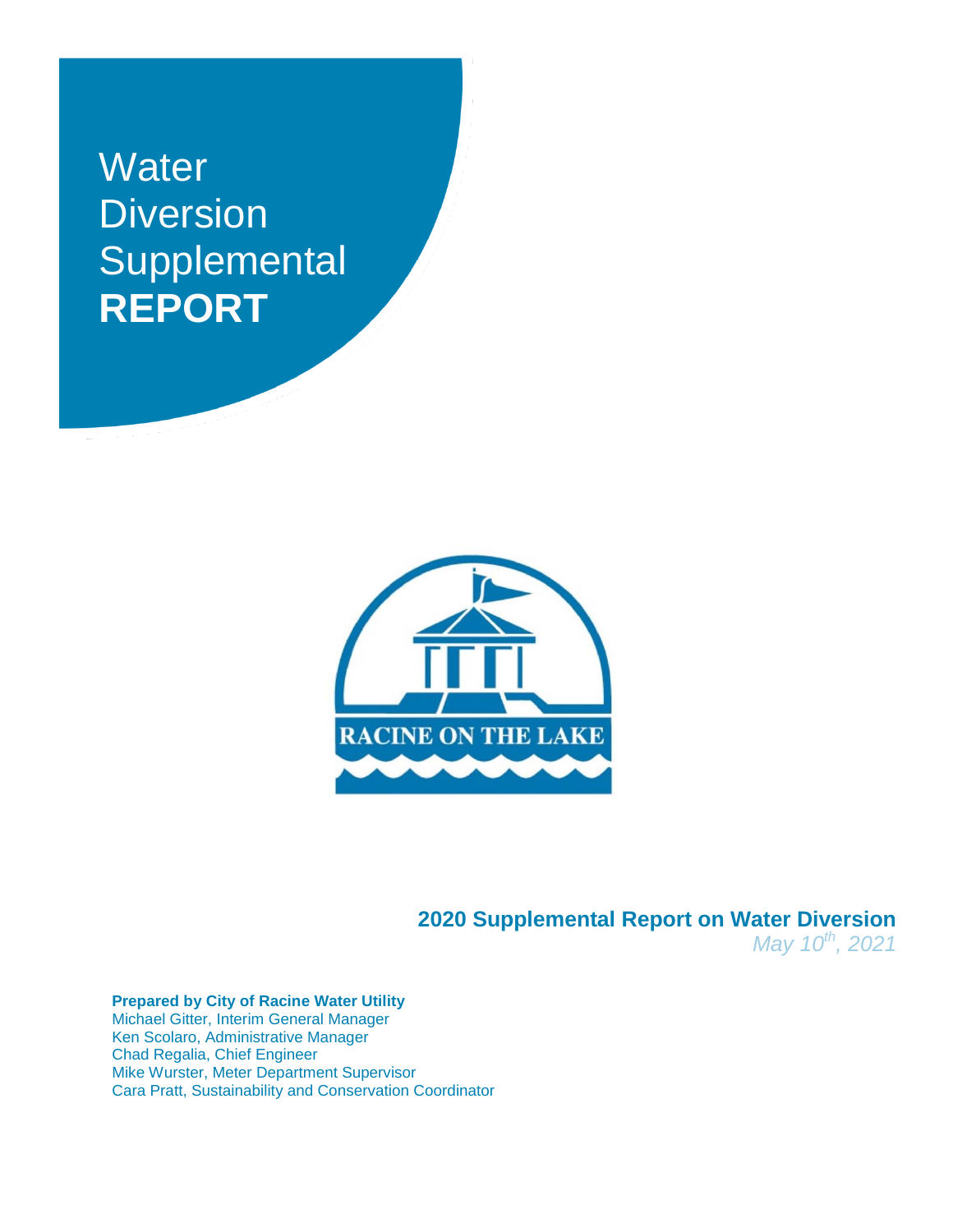# **2020 SUPPLEMENTAL REPORT ON WATER DIVERSION**

### **PURPOSE**

The information below is provided as a response to the April 20<sup>th</sup>, 2021 Wisconsin DNR correspondence from Section Chief Adam Freihoefer requesting additional information regarding the City of Racine 2020 Report on Water Diversion.

Based on the DNR review of the City's initial report, the DNR has requested the following additional information, numbered for ease:

1. The dates that the Foxconn permanent water and wastewater service connections were established and activated. If these were not at the same time, please explain.

2. Tables of temporary water meters describing the volume of water diverted, wastewater generate, consumptive, purpose of water use, fate of wastewater, and explanation of consumptive use, similar to Tables 1 and 2 provided in the 2019 supplemental report. The City's 2019 supplemental report indicated that there were temporary customers in the diversion area in 2020, however the 2020 diversion report does not indicate any temporary customers other than meters for flushing.

3. A monthly report on the volume of water sold to permanent customers in the diversion area and monthly volume of wastewater return, from December 2020 through March 2021. This information may help clarify the consumptive use from the Foxconn facility under normal operation.

4. Clarification on the status of the wastewater meter that was malfunctioning in 2020. Has this meter been repaired and recalibrated?

5. Please provide a table like table 4 from your 2019 report that includes, residential water use, population served and per capita residential water for 2011-2020.

Please find the requests in **bold**, and the additional information requested below.

## **1. The dates that the Foxconn permanent water and wastewater service connections were established and activated. If these were not at the same time, please explain.**

- Water connection: 3 permanent meters installed 9/11/2020 (temporary meter installed 12/5/2018 and inactivated 9/21/2020).
- Wastewater connection: 3 permanent meters; gate 5 meter installed 11/19/2020, meters at gate 6 and gate 7 both installed 1/10/2021.
- The Foxconn site water connection was installed prior to the wastewater metering as much water onsite was used for construction and landscape irrigation purposes prior to occupancy.

#### **2. Tables of temporary water meters describing the volume of water diverted, wastewater generated, consumptive, purpose of water use, fate of wastewater, and explanation of consumptive use.**

- Table updated for 2020.
- All temporary meters used in 2019 were for customers that closed operations and did not return in 2020. These include 2 concrete batch plants and an operation to install mortar and drywall. The Foxconn campus was the only permanent water customer for 2020. All other uses were for flushing hydrants to raise chlorine levels in new water mains and for testing fire loop piping.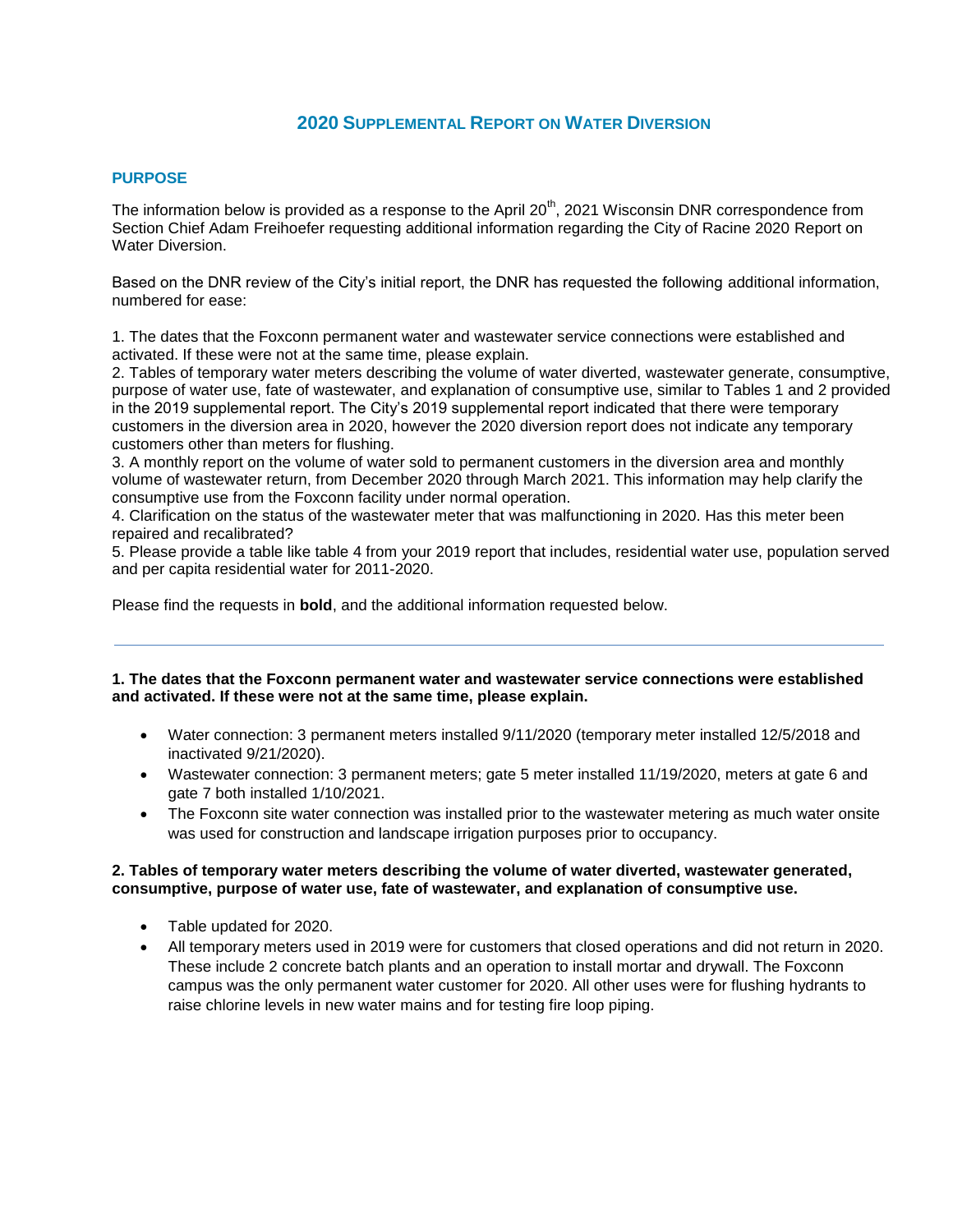| Consumptive Use<br>Consumptive        | Explanation<br>Use                | Site landscape irrigation - plants/trees/grass uptake<br>74.9% | To a retention basin - evaporation or Miss River tributary<br>100.0% | To a retention basin - evaporation or Miss River tributary<br>100.0% | To a retention basin - evaporation or Miss River tributary<br>100.0% | To a retention basin - evaporation or Miss River tributary<br>100.0% | To a retention basin - evaporation or Miss River tributary<br>100.0% | To a retention basin - evaporation or Miss River tributary<br>100.0% | To a retention basin - evaporation or Miss River tributary<br>100.0% | To a retention basin - evaporation or Miss River tributary<br>100.0% |                                                           | To a retention basin - evaporation or Miss River tributary<br>100.0% | To a retention basin - evaporation or Miss River tributary<br>100.0% | To a retention basin - evaporation or Miss River tributary<br>100.0% | To a retention basin - evaporation or Miss River tributary<br>100.0% | To a retention basin - evaporation or Miss River tributary<br>100.0% | To a retention basin - evaporation or Miss River tributary<br>100.0% | To a retention basin - evaporation or Miss River tributary<br>100.0% | To a retention basin - evaporation or Miss River tributary<br>100.0% | To a retention basin - evaporation or Miss River tributary<br>100.0% | To a retention basin - evaporation or Miss River tributary<br>100.0% | To a retention basin - evaporation or Miss River tributary<br>100.0% | To a retention basin - evaporation or Miss River tributary<br>100.0% | Discharge to Mississippi River Basin ditch<br>100.0%         | To a retention basin - evaporation or Miss River tributary<br>100.0% | To a retention basin - evaporation or Miss River tributary<br>100.0%                |                                                                        | Discharge to Mississippi River Basin ditch<br>100.0% | Discharge to Mississippi River Basin ditch<br>100.0% | Discharge to Mississippi River Basin ditch<br>100.0% | Discharge to Mississippi River Basin ditch<br>100.0% | Discharge to Mississippi River Basin ditch<br>100.0% | Discharge to Mississippi River Basin ditch<br>100.0% | Discharge to Mississippi River Basin ditch<br>100.0% | Discharge to Mississippi River Basin ditch<br>100.0% | Discharge to Mississippi River Basin ditch<br>100.0% | Discharge to Mississippi River Basin ditch<br>100.0% | Discharge to Mississippi River Basin ditch<br>100.0% | Discharge to Mississippi River Basin ditch<br>100.0% | Foxconn return + inflow/infiltration + WE gas line tesing<br>0.0% | 42.1%                       |        |
|---------------------------------------|-----------------------------------|----------------------------------------------------------------|----------------------------------------------------------------------|----------------------------------------------------------------------|----------------------------------------------------------------------|----------------------------------------------------------------------|----------------------------------------------------------------------|----------------------------------------------------------------------|----------------------------------------------------------------------|----------------------------------------------------------------------|-----------------------------------------------------------|----------------------------------------------------------------------|----------------------------------------------------------------------|----------------------------------------------------------------------|----------------------------------------------------------------------|----------------------------------------------------------------------|----------------------------------------------------------------------|----------------------------------------------------------------------|----------------------------------------------------------------------|----------------------------------------------------------------------|----------------------------------------------------------------------|----------------------------------------------------------------------|----------------------------------------------------------------------|--------------------------------------------------------------|----------------------------------------------------------------------|-------------------------------------------------------------------------------------|------------------------------------------------------------------------|------------------------------------------------------|------------------------------------------------------|------------------------------------------------------|------------------------------------------------------|------------------------------------------------------|------------------------------------------------------|------------------------------------------------------|------------------------------------------------------|------------------------------------------------------|------------------------------------------------------|------------------------------------------------------|------------------------------------------------------|-------------------------------------------------------------------|-----------------------------|--------|
| Return                                | Gallons                           | 632,298                                                        | 0                                                                    | $\circ$                                                              |                                                                      | $\circ$                                                              | $\circ$                                                              | $\circ$                                                              | $\circ$                                                              | $\circ$                                                              |                                                           | 0                                                                    | $\circ$                                                              | 0                                                                    | $\circ$                                                              | $\circ$                                                              | $\circ$                                                              | $\circ$                                                              | $\circ$                                                              | $\circ$                                                              |                                                                      | $\circ$                                                              |                                                                      | $\circ$                                                      |                                                                      | $\circ$                                                                             |                                                                        | 0                                                    | $\circ$                                              | $\circ$                                              | $\circ$                                              | $\circ$                                              | $\circ$                                              | $\circ$                                              | $\circ$                                              | $\circ$                                              | $\circ$                                              | $\circ$                                              | 0                                                    | 5,215,541                                                         |                             | 17.561 |
| Supply                                | Gallons                           | 2,518,516                                                      | 125,050                                                              | 3,000                                                                | 136,136                                                              | 1,683,000                                                            | 47,124                                                               | 436,084                                                              | 14,212                                                               | 500,000                                                              |                                                           | 80,000                                                               | 40,000                                                               | 60,000                                                               | 50,000                                                               | 110,000                                                              | 100,000                                                              | 150,000                                                              | 120,000                                                              | 135.000                                                              | 85,000                                                               | 45,000                                                               | 200,000                                                              | 240,000                                                      | 900,000                                                              | 400,000                                                                             |                                                                        | 10,000                                               | 10,000                                               | 10,000                                               | 10,000                                               | 480,000                                              | 240,000                                              | 15,000                                               | 10,000                                               | 10,000                                               | 10,000                                               | 10,000                                               | 10,000                                               | O                                                                 | $9.003.122$ 5.215.541       | 24.666 |
|                                       | Date                              | Total                                                          | 2/17/2020                                                            | 9/29/2020                                                            | 2/11/20-6/9/20                                                       | 5/11/20-9/9/20                                                       | 7/14/20-7/23/20                                                      | 6/9/20-8/6/20                                                        | 8/6/20-9/9/20                                                        | 6/1/20-6/5/20                                                        |                                                           | 1/10/2020                                                            | 1/15/2020                                                            | 1/10/2020                                                            | 1/10/2020                                                            | 1/27/2020                                                            | 1/30/2020                                                            | 1/30/2020                                                            | 2/5/2020                                                             | 2/5/2020                                                             | 2/21/2020                                                            | 4/8/2020                                                             | 5/7/2020                                                             | 6/16/2020                                                    | 8/1/2020                                                             | 8/6/2020                                                                            |                                                                        | 12/16/2020                                           | 12/22/2020                                           | 12/28/2020                                           | 12/16/2020                                           | 12/11/2020                                           | 7/31/2020                                            | 6/2/2020                                             | 12/16/2020                                           | 12/22/2020                                           | 12/28/2020                                           | 12/22/2020                                           | 12/28/2020                                           | Total                                                             | Total                       | Avg    |
| 2020 Diversion Area Water Use Summary | Water supplied to Foxconn campus: | 1 Water sold to Foxconn campus (metered annual)                | Flow tested 5 each 10" services at Foxconn Fab building              | 3 Fill new service to large globe on Foxconn property                | 4 Flushed hydrant at Foxconn campus (unit S)                         | 5 Flushed hydrant at Foxconn campus (unit R)                         | 6 Flushed hydrant at Foxconn gate 1 (unit U)                         | 7 Flushed hydrant at Foxconn Fll data (unit S)                       | 8 Flushed hydrant at Foxconn SMC (unit S)                            | 9 Flushing for Foxconn area chlorine - South Side Fab Bldg.          | Water main flushing for fire testing (various locations): | 10 Foxconn - Fab Bldg. Part 1 - 12" Potable South Side               | Retest<br>11 Foxconn - Fab Bldg. Part 1 - 12" Potable                | 12 Foxconn - Fab Bldg. Part 2 Potable 6" Service South Side          | 13 Foxconn - Fab Bldg. Potable 4" Service (North Side)               | 14 Foxconn - Fab Bldg. Fire Loop Part 1 - North Side                 | 15 Foxconn - Fab Bldg. Fire Loop Part 2 - North Side/West Side       | 16 Foxconn - Fab Bldg. Fire Loop Part 3 - SE Half                    | 17 Foxconn - Fab Bldg. Fire Loop Final Section - SW Half             | 18 Foxconn - Fii Smart Mfg. Center - Part 1                          | 19 Foxconn - Fii Smart Mfg. Center - Part 2                          | 20 Foxconn - Fii Smart Mfg. Bldg. Hyd. On NW Comer & Fire Test       | 21 Foxconn - Fii Smart Mfg. Building (12001 Braun Rd.)               | 22 Braun Rd. @ Wisconn Valley Way - SE Cor. Retest From 2019 | 23 Foxconn - Main Rd. W.M. East/West Road South Of Fab Bldg.         | Rd<br>w<br>δ<br>Hyd/E<br>24 Foxconn - Main Rd. W.M 1st Hyd/E Of W Rd/On N Rd/To 1st | Flushed hydrants to freshen main and boost chlorine levels (1000 gpm): | 25 Hydrant no. 2587 - flushed 10 min                 | 26 Hydrant no. 2587 - flushed 10 min                 | 27 Hydrant no. 2587 - flushed 10 min                 | 28 Hydrant no. 2539 - flushed 10 min                 | 29 Hydrant no. 2590 - flushed 480 min                | 30 Hydrant no. 2592 - flushed 240 min                | 31 Hydrant no. 2615 - flushed 15 min                 | 32 Hydrant no. 2615 - flushed 10 min                 | 33 Hydrant no. 2539 - flushed 10 min                 | 34 Hydrant no. 2539 - flushed 10 min                 | 35 Hydrant no. 2615 - flushed 10 min                 | 36 Hydrant no. 2615 - flushed 10 min                 | Total wastewater return to Great Lakes Basin - Metered            | nsumptive Use<br>Overall Co |        |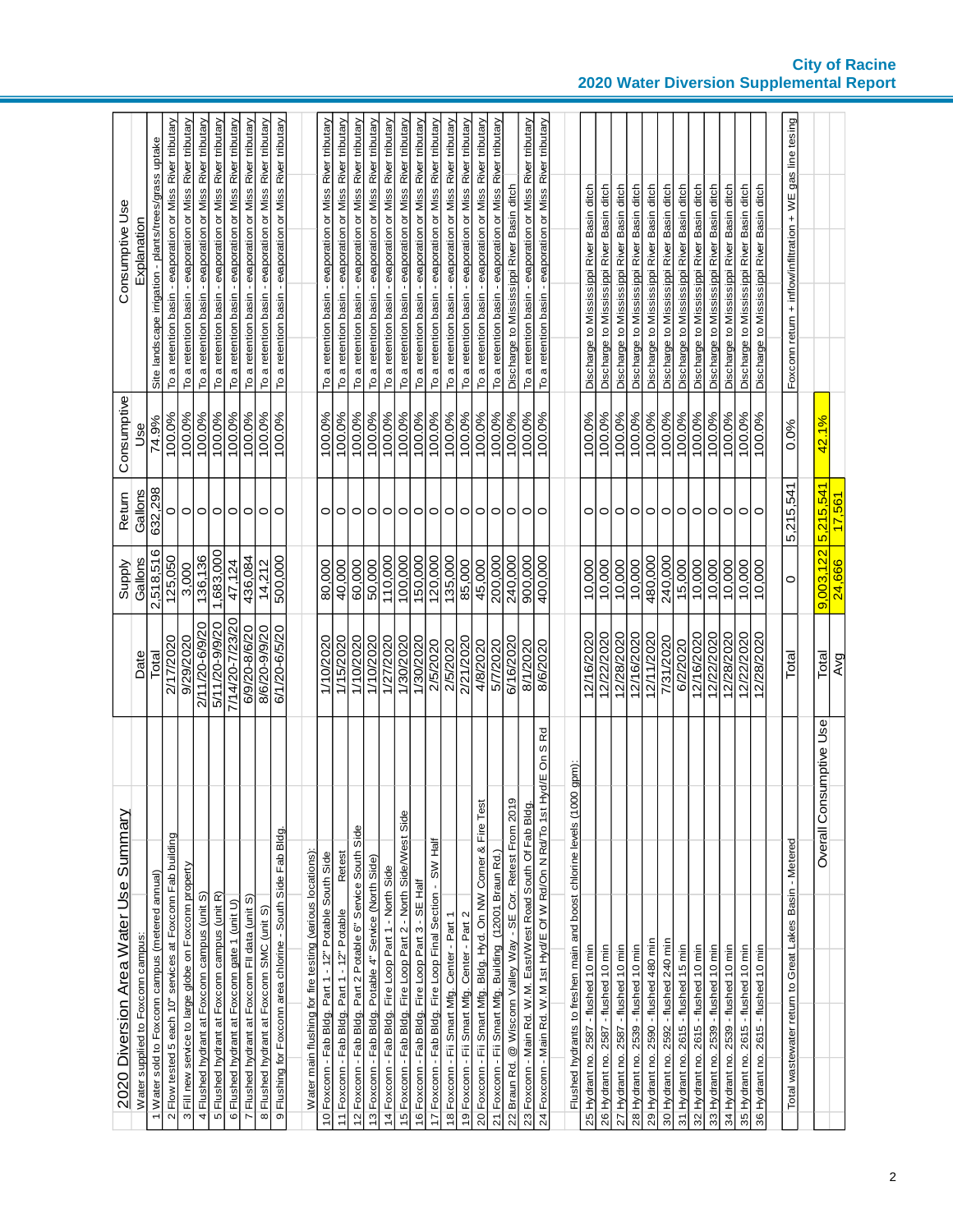## **3. A monthly report on the volume of water sold to permanent customers in the diversion area and monthly volume of wastewater return, from December 2020 through March 2021.**

- Table for water sold for the months of January 2021 through March 2021 is provided. Foxconn remains the only permanent customer.
- Table for wastewater return for the months of January 2021 through March 2021 is provided.
- The consumptive use for this period is a negative (-195%) indicating that almost 3 times more water is being returned from the diversion. The only plausible explanation is inflow/infiltration. The wastewater collection system belongs to the Village of Mount Pleasant Sewer Utility.

| Foxconn          | <b>Water Sold</b> |                | <b>Diversion Area Wastewater Return</b> |                |             |  |  |  |
|------------------|-------------------|----------------|-----------------------------------------|----------------|-------------|--|--|--|
| 2021             | month gal         | quarter gal    | 2021                                    | month gal      | quarter gal |  |  |  |
| January          | 112,200           |                | <b>January</b>                          | 576,373        |             |  |  |  |
| February         | 210,936           |                | February                                | 599,727        |             |  |  |  |
| <b>March</b>     | 268,532           | 591,668        | <b>March</b>                            | 613,531        | 1,789,631   |  |  |  |
| April            |                   |                | April                                   |                |             |  |  |  |
| May              | 0                 |                | May                                     | O              |             |  |  |  |
| June             | 0                 | 0              | June                                    | 0              | 0           |  |  |  |
| July             | $\overline{0}$    |                | July                                    | $\overline{0}$ |             |  |  |  |
| August           | $\overline{0}$    |                | August                                  | $\overline{0}$ |             |  |  |  |
| <b>September</b> | $\overline{0}$    | $\overline{0}$ | September                               | $\overline{0}$ | $\Omega$    |  |  |  |
| October          | 0                 |                | October                                 | $\overline{0}$ |             |  |  |  |
| November         | 0                 |                | November                                | $\overline{0}$ |             |  |  |  |
| December         | 0                 | $\Omega$       | December                                | $\Omega$       | 0           |  |  |  |
|                  |                   |                |                                         |                |             |  |  |  |
| <b>TOTAL</b>     | 591,668           | 591,668        |                                         | <b>TOTAL</b>   | 1,789,631   |  |  |  |
| <b>AVG</b>       | 6,574             |                |                                         | <b>AVG</b>     | 19,885      |  |  |  |

# **4. Clarification on the status of the wastewater meter that was malfunctioning in 2020 in regard to repair and recalibration.**

 A permanent wastewater flow laser meter was installed by the Village of Mount Pleasant at the Hwy H metering site on 3/1/2020. The Hwy H site records all wastewater return flow from the diversion area Mississippi River basin back to the Great Lakes basin. However, the Hwy H meter malfunctioned and did not provide accurate readings requiring estimated flow based on pump runtime and pump curve output ratings at the Mount Pleasant KR lift station just downstream from the Hwy H meter site. The Hwy H meter was recalibrated 2/24/2021 and is believed to be accurate from that point forward. The KR lift station estimate is to be used from 1/1/2021 through 2/24/2021.